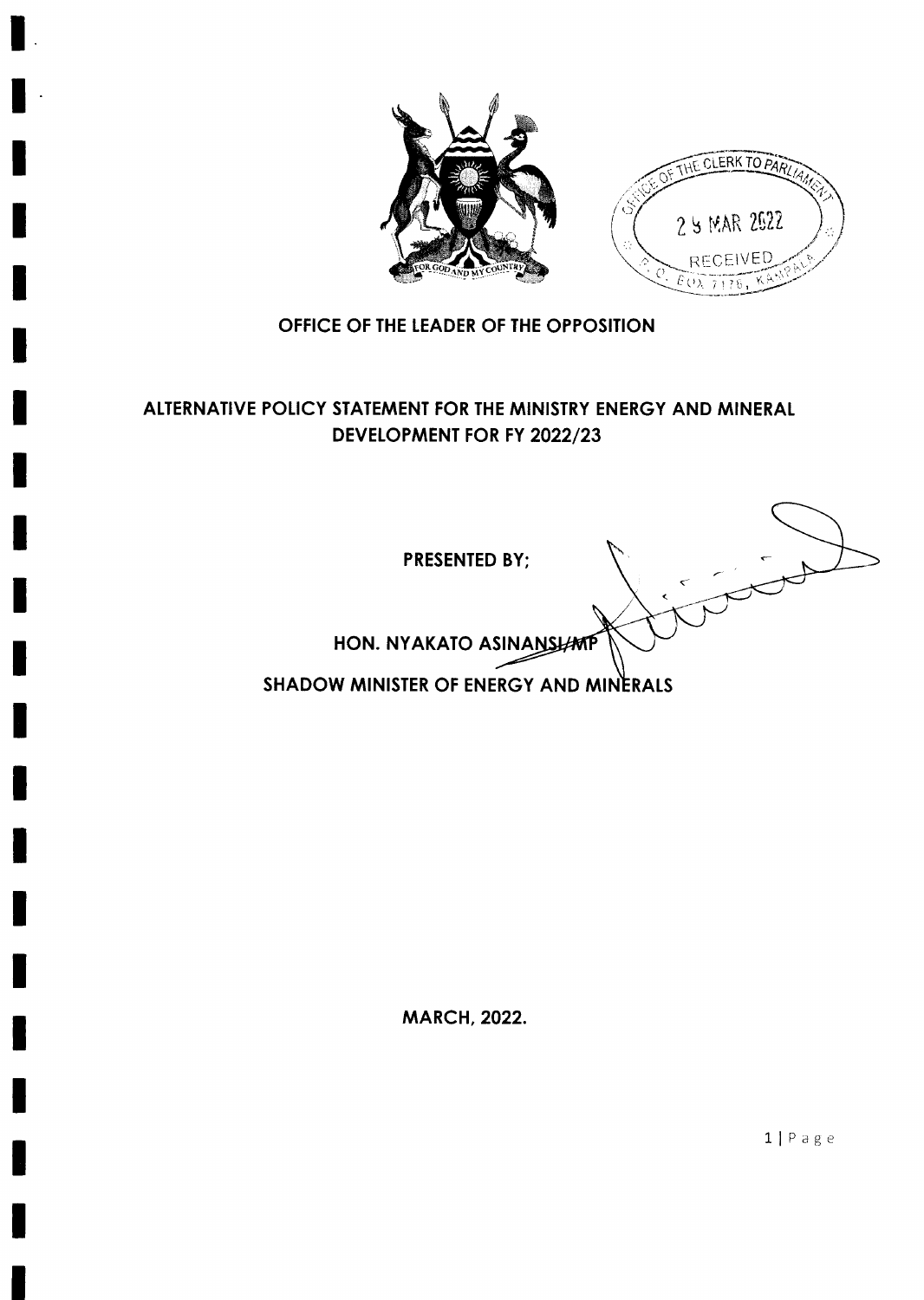# TABLE OF CONTENTS

ł

۹

H

I

 $\cdot$ 

H

I

I

I

I

H

I

 $\begin{array}{c} \hline \end{array}$ 

I

I

I

I

I

I

| 2.3 |                                                                  |  |
|-----|------------------------------------------------------------------|--|
|     |                                                                  |  |
|     | CHAPTER 3: EMERGING SECTORAL ISSUES AND ALTERNATIVE POLICIES  14 |  |
|     |                                                                  |  |

 $2 | P a g e$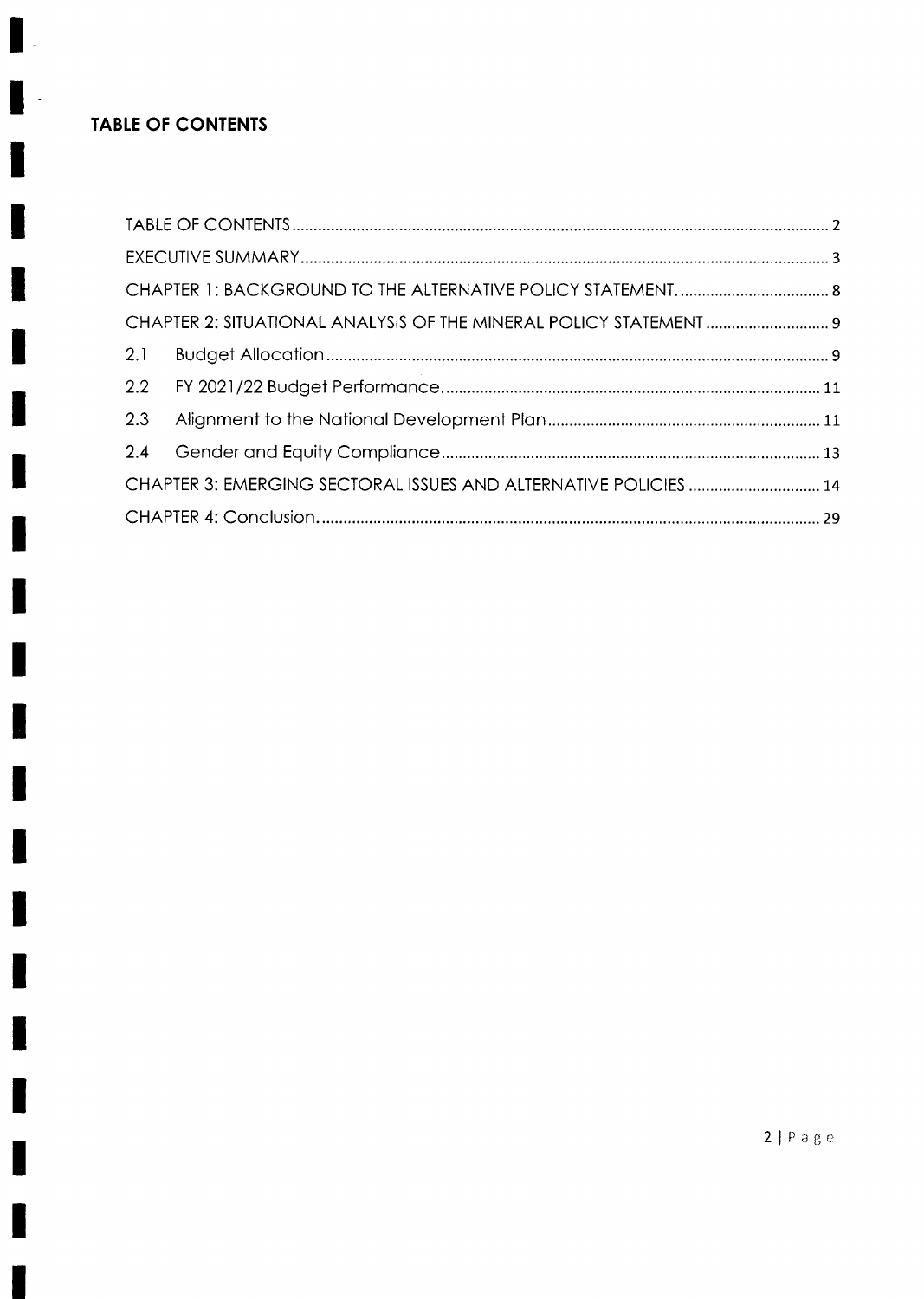#### **EXECUTIVE SUMMARY**

In compliance with Section 6E (4) of the Administration of Parliament (Amendment), Act, 2006 and Rules 14(2) and 147 of the Rules of Procedure, 2017, this Alternative Policy Statement for Energy and Minerals presents a policy package by the Opposition in Parliament.

#### **Sector Overview**

Uganda is an energy poor country with overreliance on biomass as the primary source of energy for majority of households and small businesses, constrained electricity transmission and distribution network and the associated constrained demand on account of unaffordable tariffs for consumers of all categories.

Biomass in form of both firewood and charcoal contribution in the energy mix is 88% of all the energy consumed in Uganda. On an annual basis, Uganda losses an average of 120,000 hectares of forest cover of which 60& or about 76,000 hectares are lost due to charcoal burning and firewood harvesting.

After almost 20 year of commercial oil discovery, a Final Investment Decision by joint venture partner was achieved without details of financing the projects. No financial closures have been announced yet.

Ugandan mines are largely artisanal with a ban on unprocessed minerals in place since 2011 has grossly affected output and exports by both volume and value excluding re-exported gold.

#### **Emerging Issues**

 $3|Page$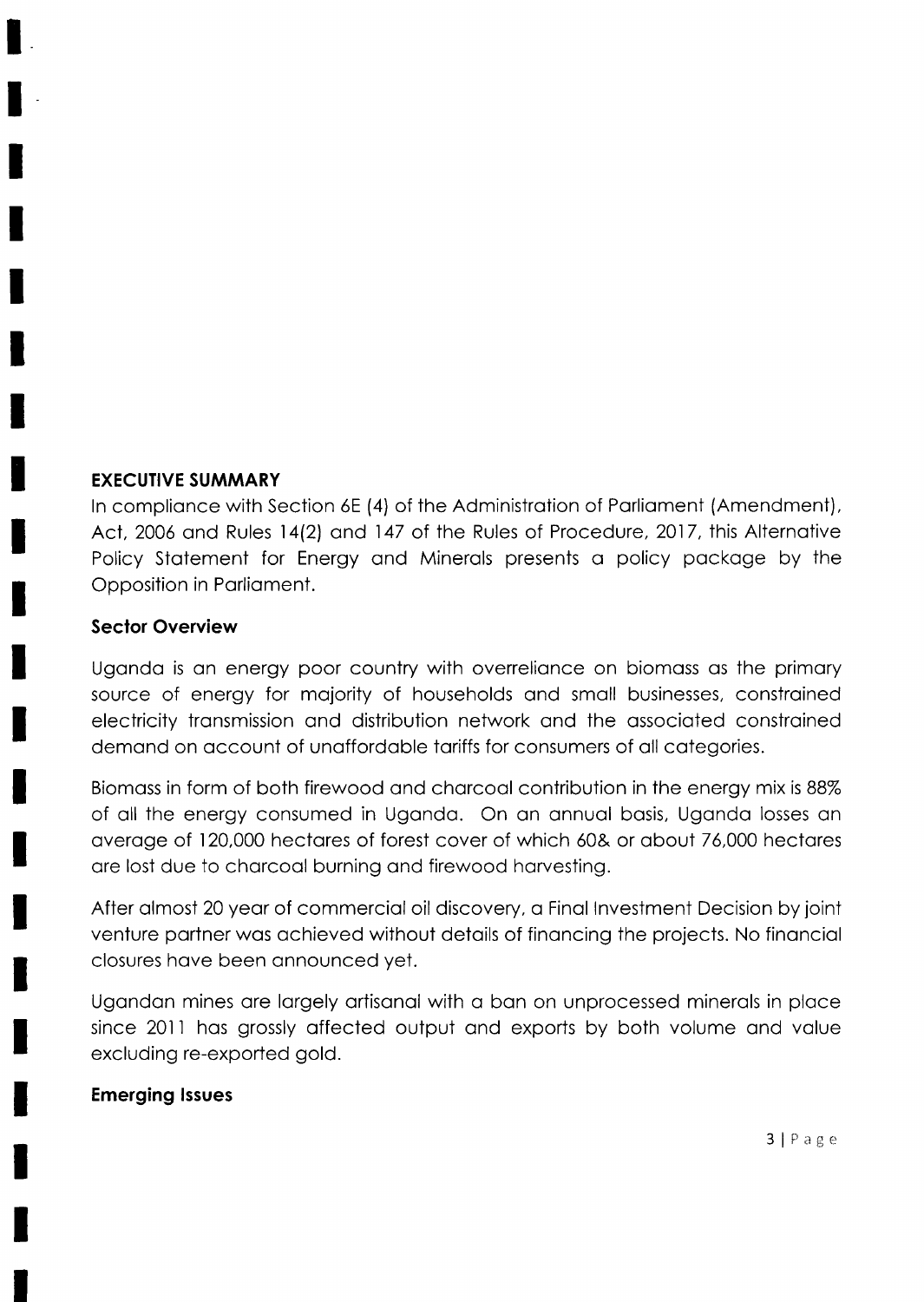### o) Overpriced Fuel pump prices ond lock of Notionol Fuel Reserves.

Ugondo on occount of deloyed cleoronce of corgo trucks of the Kenyon border points of Molobo ond Busio, run short of petroleum supplies of the end of December, 2021 through much of January, 2022. During that period gasoline pump prices rose from an average of Shs.  $4,500/$ = to varying prices above Shs.  $5,000/$ = per litre today.

b) Deloyed compensotion of Crude Oil Pipeline Project Affected Persons. Even ofter Porlioment possed the low thot gives the Eost Africon Crude Oil Pipeline force of law in Uganda, the promoters of the project together with Government have failed to compensate project affected persons, more than 3 years since their land wos procticolly encumbered by the project.

# c) Delayed Compensation for Project Affected Persons along the Hoima -Kaisotonya road.

Construction of this rood wos undertoken 10 yeors ogo but compensotion of people whose land was affected by the project is still outstanding in total contravention of the Constitution of Ugondo.

# d) Expected Environmental degradation on account of oil activities.

Ugondo is expected to begin development ond production of crude oil pipeline for the first time in the history of our Republic. This will include tronsportotion by feeder pipelines for long distonces ond the industry experience of crude spills some times.

### e) Lack of a Strategic Electricity Sector Governance Plan

The Electricity Supply Industry in Uganda lacks a unit for planning. In other countries, the planning function is given by law to the Minister or the Regulator. In Uganda's cose, the Minister doesn't provide onolyzed medium to long term sector plons bosed on evidence such os technicol studies conducted.

### f) Low and stagnant level of access to electricity network.

The 4l .3% of the populotion by 2020 were reported to hove occess to the electricity grid. During the some time, the Ugondo Notionol Household Survey conducted in 2019/20 estoblished thot the number of Households using grid electricity for lighting hod reduced from 23% to 19% with the lorgest source of lighting (38%) being solor lighting.

# g) Constroined demond for electricity.

Very slow peok demond growth for electricity. Peok demond including exports is opproximotely 736 MW of which 650 is domestic consumption. Annuol overoge consumption per customer hos declined from on overoge of 7.l0 units in 20.l6 to obout 520 units consumedin2021.

# d) Dilopidoted ond low coveroge Electricity Grid Network.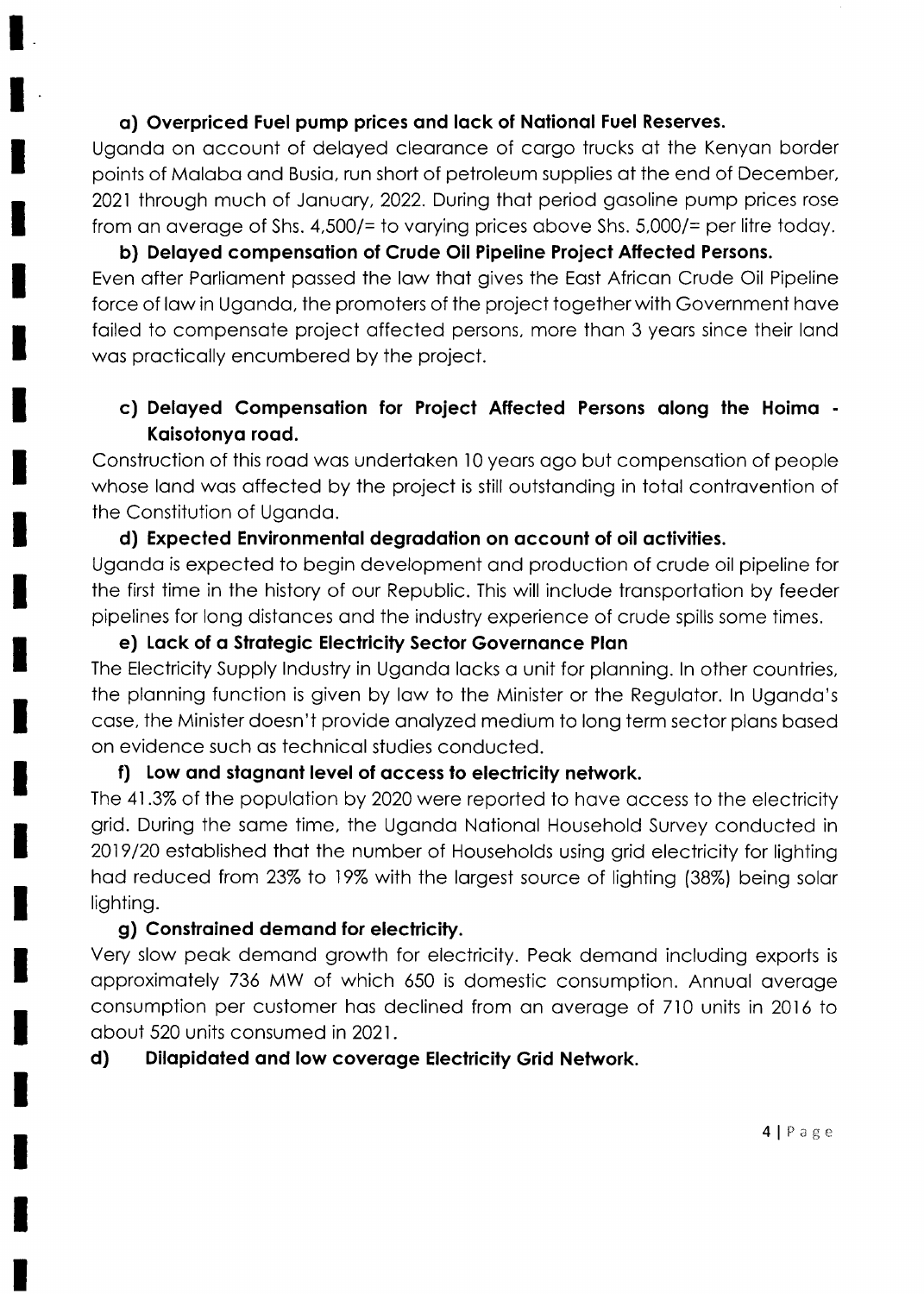Reliability of supply of electricity is so low, largely on account of incapacitated grid infrastructure. The electricity transmission and distribution networks are inadequate to efficiently and reliably supply power to the current 1.7 million customers.

#### h) Frequent power outages.

The Ugondo Electricity Supply lndustry is chorocterized by frequent power outoges with on unrelioble power supply ocross oll service territories operoted by 8 distribution componies. Unreliobility of supply is ottributed to o dilopidoted distribution network os well o long distonce covered by low voltoge power lines without being boosted of substotions.

# i) Wrong tariff reduction targeting.

The President of Ugondo hos directed oll industries in lndustriol Porks poy on equivolent of US\$ 5 cents for power thot is generoted of on overoge of US\$ 6.5 cents ond delivered of the vorious industriol porks of cost of US\$7.5 cents. The octuol subsidy per unit sold in industriol porks is opproximotely US\$ 2.5 cents. The first shortcoming for this policy is the issue of equity ond competitiveness.

### j) Final Investment Decision by Uganda National Oil Company

UNOC currently hos corried porticipotion of 15% in the upstreom joint venture but is yet to exercise her full rights of a 15% shareholding in the license because of failing to complete her equity contribution in the project.

### k) Status of the Crude Oil Refinery.

Government of Uganda since 2011 has been planning to construct a 60,000 barrels of oil per doy refinery. The Front End Engineering Designs which were completed ond submitted by Albertine Groben Refinery Consortium (AGRC) to the Ugondon Authorities for opprovol wos bosed on the l2yeor old feosibility study by Foster Wheeler.

# I) Preparations by Ugandan to maximize local content in oil projects.

Objective number 7 of the Notionol Oil ond Gos Policy of Ugondo is to ensure optimum notionol porticipotion in oil ond gos octivities. All the petroleum lows thot were enacted after the policy provided for maximization of national content.

### m) The bon on export of unprocessed minerols.

Government of Ugondo without ony formol notice, bonned the export of unprocessed minerols in 2011. Since then, only gold hos ottrocted significont minerol beneficiotion focilities including 5 privote gold refineries. After 11 yeors of o bon of exports, Uganda has only one non-artisanal mine in Busia operated by Wagagai Mining Compony in Busio district.

# n) Mysterious Minerol Deposil Potentio!.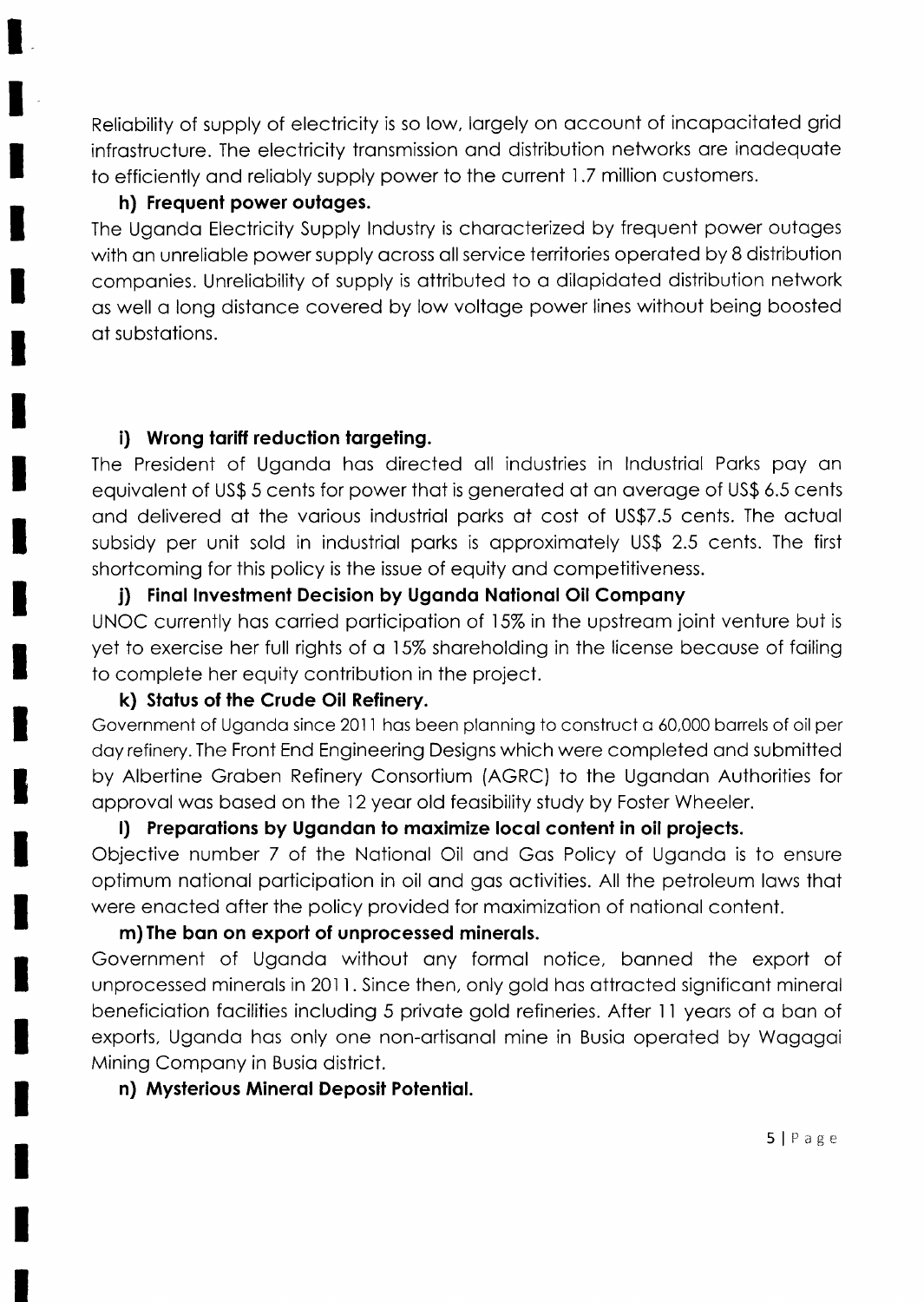lnvesting in Ugondo's minerols sector is o big gomble. Sconty informotion exists on types ond volumes of minerols in different ports of the country. An oirborne geologicol survey of Koromojo region hos been conductedin2021. Other regions of the country ore yet to be surveyed.

### PROPOSED ALTERNATIVE POLICIES

- i. The Permonent Secretory being the responsible officer, immediotely tronsfers the top monogement of the deportment of petroleum supplies which has over stayed for more than 20 years siding with fuel dealers.
- ii. The Ministry of Energy ond Minerol Development immediotely couses poyments for both the Hoimo-Koso Rood os well os the EACOP PAPs.
- iii. The Petroleum Authority compels thot EACOP to plont trees olong the entire pipeline corridor from Koboole in Hoimo to the Tonzonio border point. Similor tree plonting orrongements be undertoken by joint venture portners TotolEnergies ond CNOOC olong oll the feeder pipelines in connecting Tilengo ond Kingfisher centrol processing units up to Koboole industriol pork.
- iv. As port of Amendment of the Electricity (Amendment), Act,2022, expressly compel the Minister responsible for electricity to estoblish o plonning desk/unit in the Ministry to oversee plonning for the industry. The Minister is compelled to report to Porlioment periodlcolly on porometers estoblished in the plonning process. The Minister should produce o strotegic plon for the electricity supply industry
- v. Liberolize the morket for new electricity connections. To increose the electricity occess rote, electricity regulotor, ERA should open up the responsibility for new connections to os mony privote sector porticiponts os possible. This would create competition in the market, leading to lowering of costs for new connections.
- vi. lntroduce solor mini-grids for SMEs in selected troding centers os port of Porish Development Model.
- vii. Construct smoll solor net metering forms copoble of powering mochines of SMEs in selected troding centers. The price of Solor ponels is declining steodily while copocity ond efficiency per ponel is rising of the some time.
- viii. Source o long-term investor to rehobilitote the dilopidoted grid network. The Ministry of Energy ond Minerol Development by competitive bidding identifies a competent and highly concessional investor to rehabilitate, restore ond expond the electricity distribution grid network.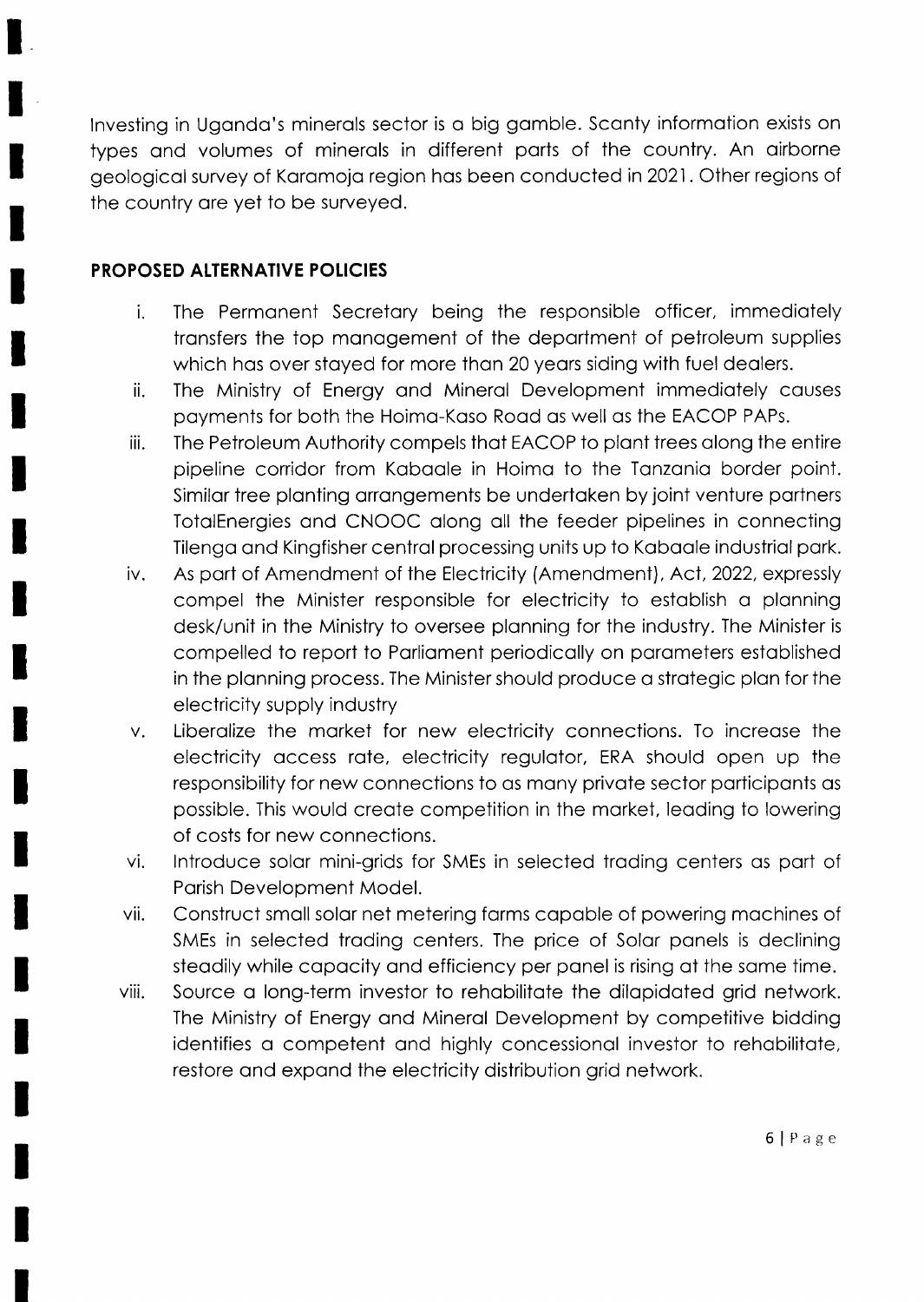- $i\mathsf{x}$ . The electricity regulotor should set reliobility of service porometers for licensees especiolly in the distribution segment. Hours of outoge should be penolized while uninterrupted service should be reworded in the toriff formular as part of the provision for operations and maintenance.
- x. lndustriol subsidy should be set occording to on individuol industry's obility to consume rother thon o blonket US\$ per kilowott hour.
- xi. Notwithstonding the plonned rollout of the subsidy, lndustries of similor consumption level e.g large or extra-large should pay the same tariff per unit. This should be immoteriol where they ore situoted including outside gozetted industriol porks.
- xii. Amend the VAT Act to vory the rote poid by domestic electricity consumers from 18% to 10% in order to reduce the tariff and boost effective demand for electricity.
- xiii. Transfer the entire budget for the defunct Ministry of Science, Technology and Innovation to the equity requirements of UNOC. UNOC's requirement of on odditionol US\$ l78 million would be significontly covered by this oneoff decision for only FY 2022/23 ofter which the much more re-orgonized Ministry of Science would be reconstituted.
- xiv, UNOC should floot minority shores to Ugondons. The copitol/equify requirements for UNOC in the upstream developments, EACOP, Crude Oil Refinery ond refined petroleum producfs morkef is too huge for the company on its own to raise such financing.
- Updote the Foster Wheeler Feosibility Study on Refinery by undertoking o Commerciol Viobility Assessment. lt is now more thon 10 yeors since commerciol viobility wos estoblished. Chonges in technology, incomes, populotion dynomics ond morket structures imply thot current efforts moy be bosed on less-thon-optimol solutions. XV.
- XVI Support the private sector to establish specialized vocational training in oilfield operotions. At leost one technicol institute be set up in eoch of the districts of Kikuube, Hoimo ond Buliiso.
- XVII Enforce complionce of Sec. 26 of the Petroleum Supplies Act (2003) to require oll licensed fuel suppliers to mointoin o minimum working stock of eoch product, copoble of running the business for of leost 10 doys without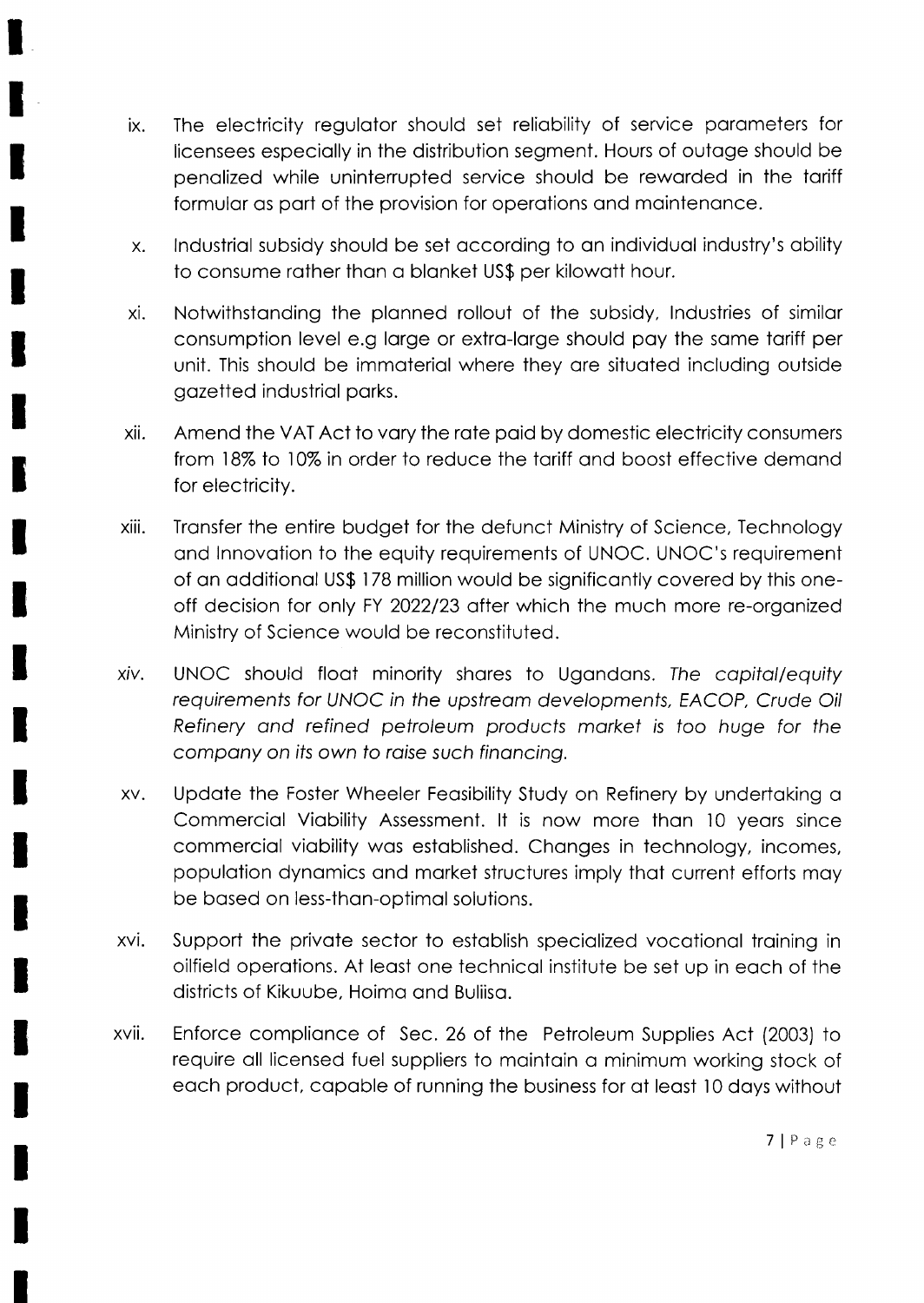replenishing new stocks. The Act demonds thot oll storoge depots must oll times mointoin the 10% stotutory reserve to be enforced by the Commissioner Petroleum Supplies.

- xviii. Porlioment provides finoncing to Notionol Plonning Authority in the budget for FY 2022/23 to undertake a study that would generate a list of specific infrostructure projects to be finonced by proceeds from the petroleum Fund within the meaning of Sec. 59(3) of the Public Finance Management Act.
- XIX. Lift the bon on unprocessed minerols with no viobility for processing in country. The bon on some minerols who's processing would require lorge scole production is hurting the sector ond the country in terms of income.
- To ottroct lorge scole mines, Government commits oll revenue generoted from Minerol Licensing to minerol doto ocquisition. The bon in export of unprocessed minerols revenue occruing to minerol operotions hos olso declined to less thon Shs. 5 billion for non-gold minerols. XX

### CHAPTER 1: BACKGROUND TO THE ALTERNATIVE POLICY STATEMENT.

This Alternotive Policy Stotement on the stote of the Energy ond Minerols Sector is the officiol Opposition response to the Ministeriol Policy Stotement for the Finonciol Yeor 2022/2023 presented to Porlioment by the Ministry of Energy ond Minerol Development.

ln line with section 6E (2) of the Administrotion of Porlioment Act (2006), the Leoder of Opposition in Porlioment is mondoted to consult with his or her porty leodership to oppoint o Shodow Cobinet from members of the Opposition in Porlioment with portfolios ond functions thot correspond to those of Cobinet Ministers in the sectors of oppointment. Within the some legol fromework in Section 6E (4), the Shodow Minister is mondoted to present on Alternotive Policy Stotement on the Floor of the House for considerotion ond possible implementotion. ln view of the obove, in my copocity os Shodow Minister for Energy ond Minerols, I om presenting this Alternotive Policy Stotement for the Energy ond Minerols Sector.

### Sector Overview.

Uganda is an energy poor country with overreliance on biomass as the primary source of energy for mojority of households ond smoll businesses, constroined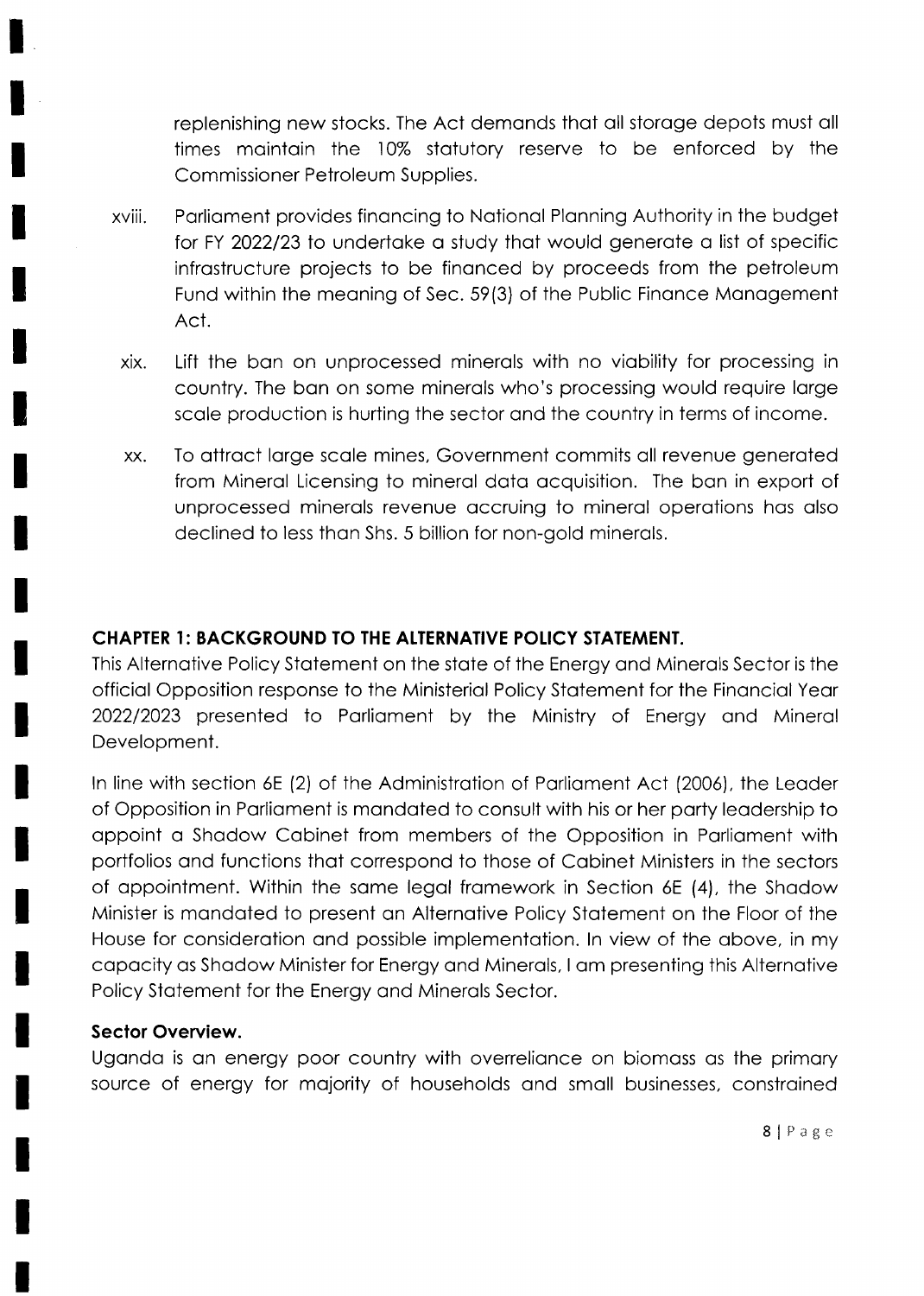electricity tronsmission ond distribution network ond the ossocioted constroined demond on occount of unoffordoble toriffs for consumers of oll cotegories.

Biomoss in form of both firewood ond chorcool contribution in the energy mix is 88% of all the energy consumed in Uganda<sup>1</sup>. On an annual basis, Uganda losses an overoge of 120,000 hectores of forest cover of which 60& or obout 76,000 hectores ore lost due to chorcool burning ond firewood horvesting.

An estimoted l9% households use grid electricity os the primory source of lighting of their homes occording to the Ugondo Notionol Household Survey 2019/20. The some Survey by Uganda Bureau of Statistics found that 14% of Ugandan households use todobo (smoll kerosene lomp) os the primory source of lighting.

16 yeors ofter discovering commerciol quontities of hydro corbons in form of crude oil ond gos, decision moking by Ugondo outhorities on toxes occruing to form downs ond form outs of some licensees os well os negotiotions renegotiotion hove tended to delay progress of upstream and mid-stream projects. On 1st February, 2022 Ugondo witnessed the lond mork ottoinment of the much-owoited Finol lnvestment Decision olthough questions sounding the finonciol closure of projects like the Eost African Crude Oil Pipeline Project are still unanswered.

Ugondo is generolly believed to be endowed with o robust minerol weolth copoble of tronsforming the country into o modern society if exploited their reol potentiol. Unfortunotely, due to limited doto on the volumes of the different minerols ovoiloble, ottrocting privote copitol hos been limited os most mining operotions begin os green fields. The ban on unprocessed minerals instituted in 2011 has grossly affected output ond exports by both volume ond volue excluding re-exported gold.

# CHAPTER 2: SITUATIONAI ANALYSIS OF THE MINERAt POIICY STATEMENT

### 2.1 Budget Allocation

The Office of the Leoder of the Opposition ond Shodow Cobinet Secretoriot informolly occessed the detoiled Ministeriol Policy Stotement for the Energy ond Mineral Development Sector for FY 2022/23 on Tuesday 22nd March 2022. This is becouse the Ministeriol Policy Stotement loid on the toble of Porlioment to meet the Stotutory deodline of l5th Morch 2022 locked the detoils including the proposed budget ollocotions. The Office of the Leoder of the opposition relied on the Medium-

 $1$  National Development Plan 3, 2020/21 - 2024/25.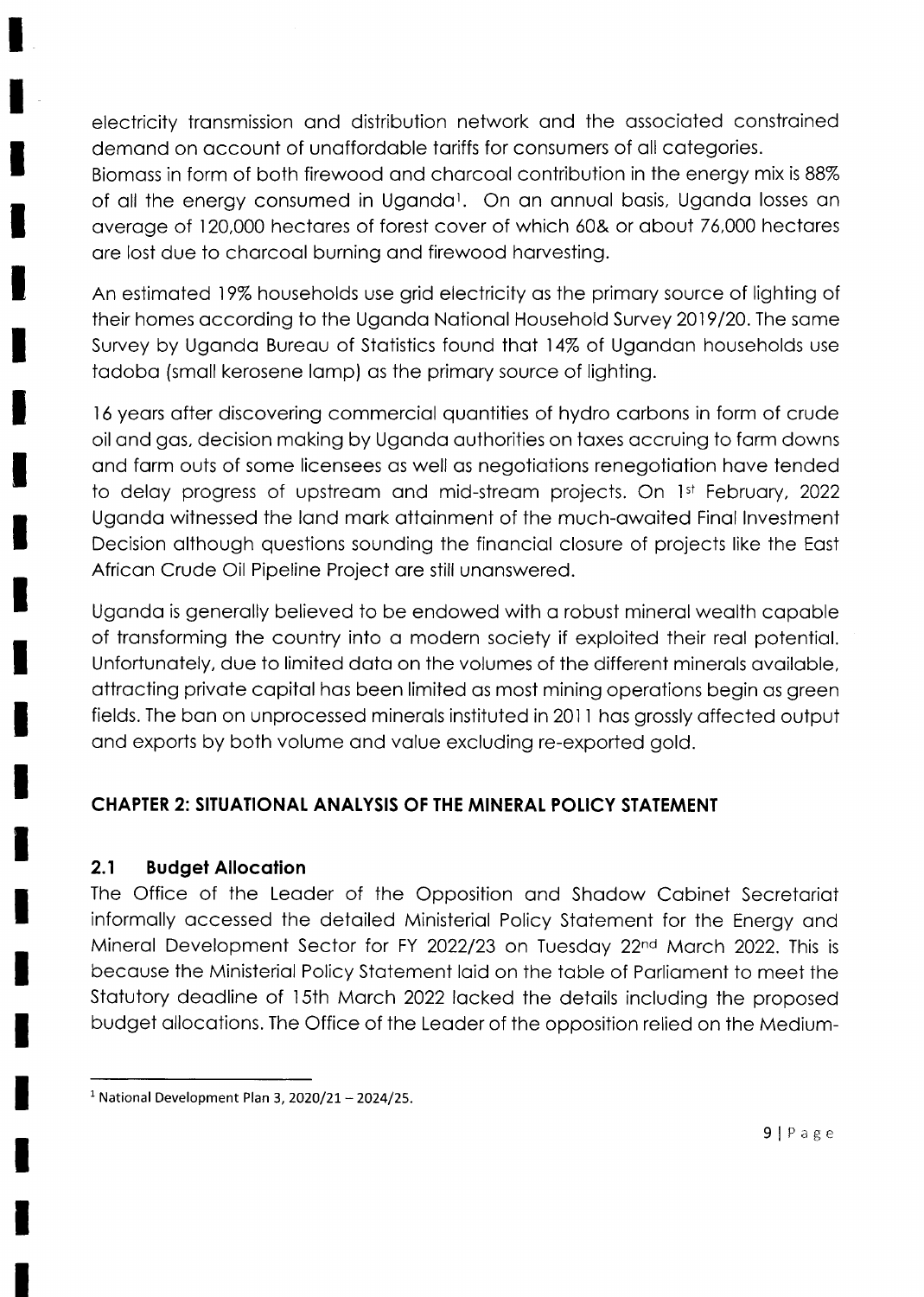Term Expenditure Framework (MTEF) numbers attached to the Consolidated Ministerial Policy Statements for purposes of analyzing the sector budgets.

| Sector Overview of allocations            |                                                         |          | <b>Annual Changes</b>         |          |
|-------------------------------------------|---------------------------------------------------------|----------|-------------------------------|----------|
| <b>Item</b>                               | FY 2021/22 Approved Budget FY 2022/23 Budget Estimates  |          | Absolute (Shs. Bn) Percentage |          |
|                                           | a) Vote 017 Ministry of Energy and Mineral Devvelopment |          |                               |          |
| Wage                                      | 22.17                                                   | 22.17    |                               | 0.0%     |
| Non-wage Reccurrent                       | 41.67                                                   | 18.00    | (23.67)                       | $-56.8%$ |
| Domestic Development                      | 383.39                                                  | 332.19   | (51.20)                       | $-13.4%$ |
| <b>External Financing</b>                 | 754.42                                                  | 1,038.30 | 283.88                        | 37.6%    |
| Total Excluding External                  | 447.23                                                  | 372.36   | (74.87)                       | $-16.7%$ |
| Sub-Total                                 | 1,201.65                                                | 1,410.65 | 209.01                        | 17.4%    |
|                                           |                                                         |          | 0                             |          |
| b) Vote 139 Petroleum Authority of Uganda |                                                         |          | $\blacksquare$                |          |
| Wage                                      | 23.83                                                   | 23.83    | $\tilde{}$                    | 0.0%     |
| Non-wage Reccurrent                       | 18.26                                                   | 13.55    | (4.71)                        | $-25.8%$ |
| Domestic Development                      | 10.93                                                   | 6.34     | (4.59)                        | $-42.0%$ |
| External Financing                        | ٠                                                       |          | $\overline{\phantom{a}}$      |          |
| Total Excluding External                  | 53.02                                                   | 43.72    | (9.30)                        | $-17.5%$ |
| Sub-Total                                 | 53.02                                                   | 43.72    | (9.30)                        | $-17.5%$ |
|                                           |                                                         |          |                               |          |
| <b>SECTOR TOTAL</b>                       | 1,254.67                                                | 1,454.37 | 199.71                        | 15.9%    |

### Table 1: Proposed Budget allocation for FY 2022/2023

As demonstrated in table1 above, the overall budget allocation for the sector is projected to increase by Shs. 199.71 billion, representing an increment of 15.9% when compared to the approved budget for FY 2021/22. The increment is mainly attributed to an expected increase in donor support for Rural electrification Program. External Financing for the Ministry of Energy is expected to grow from Shs. 754.42 billion approved for FY 2021/22 to 1.03 trillion. Due to the timing of access to the Ministerial Policy Statement and the new program-based budgeting format, we were not able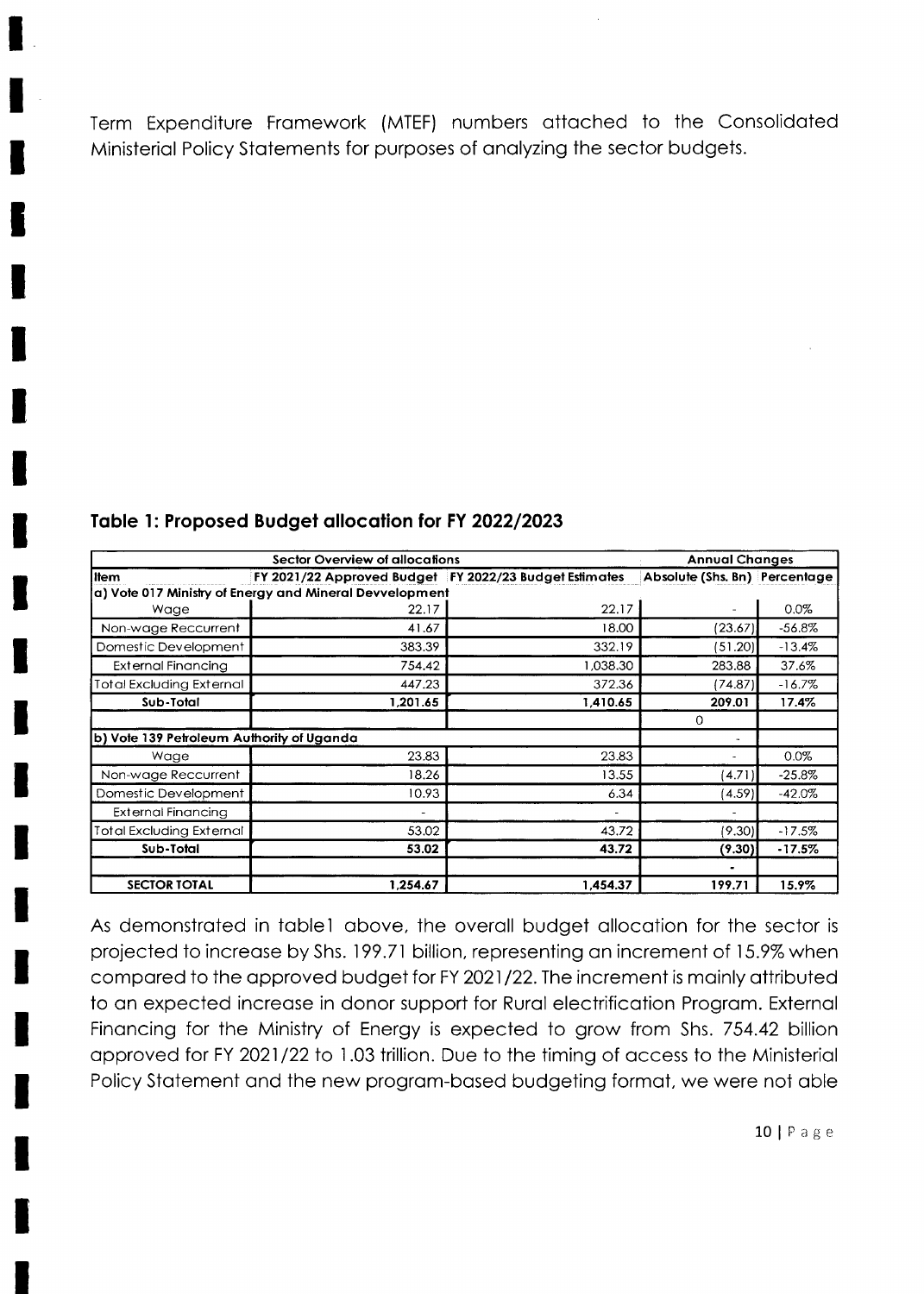to oscertoin the detoiled breokdown of the progrommed 37.6% increose in donor disbursement for the Ministry of Energy ond Minerols.

The non-woge recurrent of the Ministry hos been cut by whole 56.8%I when compared to the approved budget of FY 2021/22. Cutting the recurrent budget of o Ministry Responsible for Rurol Electrificotion meons thot Donor Equipment will be delivered but funds to focilitote Ugondon workers to move ond conduct field support ond monitor controcts is now not ovoiloble. The negotive effects of moinstreoming the Rurol electrificotion Agency into the moinstreom public service ore beginning to show up.

The funding ollocotion for the Petroleum Authority of Ugondo hos been reduced by  $17.5\%$  down to Shs. 43.72 billion from Shs. 53.02 billion approved for FY 2021/22. This reduction is coming in a year when an expanded work load for the Authority including monitoring of field octivities on multiple fronts including the Eost Africon Crude Oil Pipeline, Centrol Processing Focilities of King Fisher ond Tilengo os well os Refinery ond new explorotion licensing rounds.

# 2.2 FY 2021/22Budgel Performonce.

The new reporting formot in the MPS does not include post performonce ond projected outturn for the yeor in which the Policy Stotement hos been prepored. The MPS for FY 2022/23 does not give any details about expenditures of FY 2020/21 and the projected outturn spending for FY 2021/22. No information on releases so far made in order for a fair assessment to be made about absorption and funding shortfolls for criticol octivities ond progroms.

# 2.3 Alignment to the National Development Plan

ln complionce with the requirement for Ministries, Deportments ond Agencies to fully integrote to Progrom Bosed. Accordingly, the MPS by design hos odopted the progrom-bosed budgeting mode of the NDP. However, the criticol commitments in the NDP have not been catered for in the Policy Statement. Some of the key commitments in the NDP where progress ond the plon to implement them is silent include;

i. lncreosing primory energy consumption from 15.2 million tonnes of oil equivalent to 21.74 million tones 25. This was intentioned to increase effective demond for energy.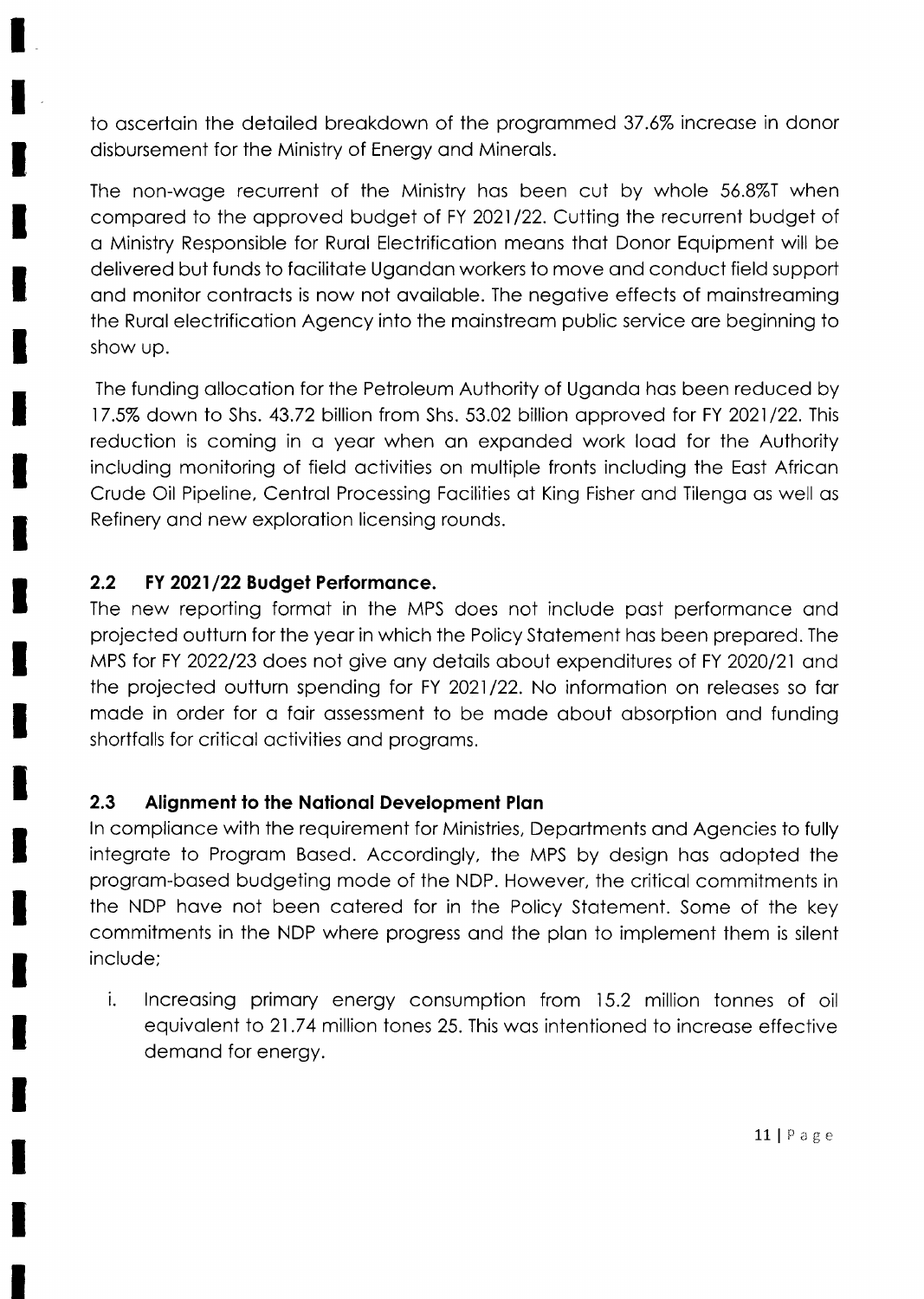- ii. Increasing the proportion of the population with access to electricity from 24% in FY 2018/19 to 60% by 2025.
- Reduce the share of biomass for cooking from 88% in FY 2018/19 to 50%. iii.
- Reduce the value and volume of imported fertilizer. iv.

Toble 2 below includes o list of costed interventions in the Notionol Development Plan that were programmed for execution in FY 2022/23 but are not expressly reflected in the Ministerial Policy Statement.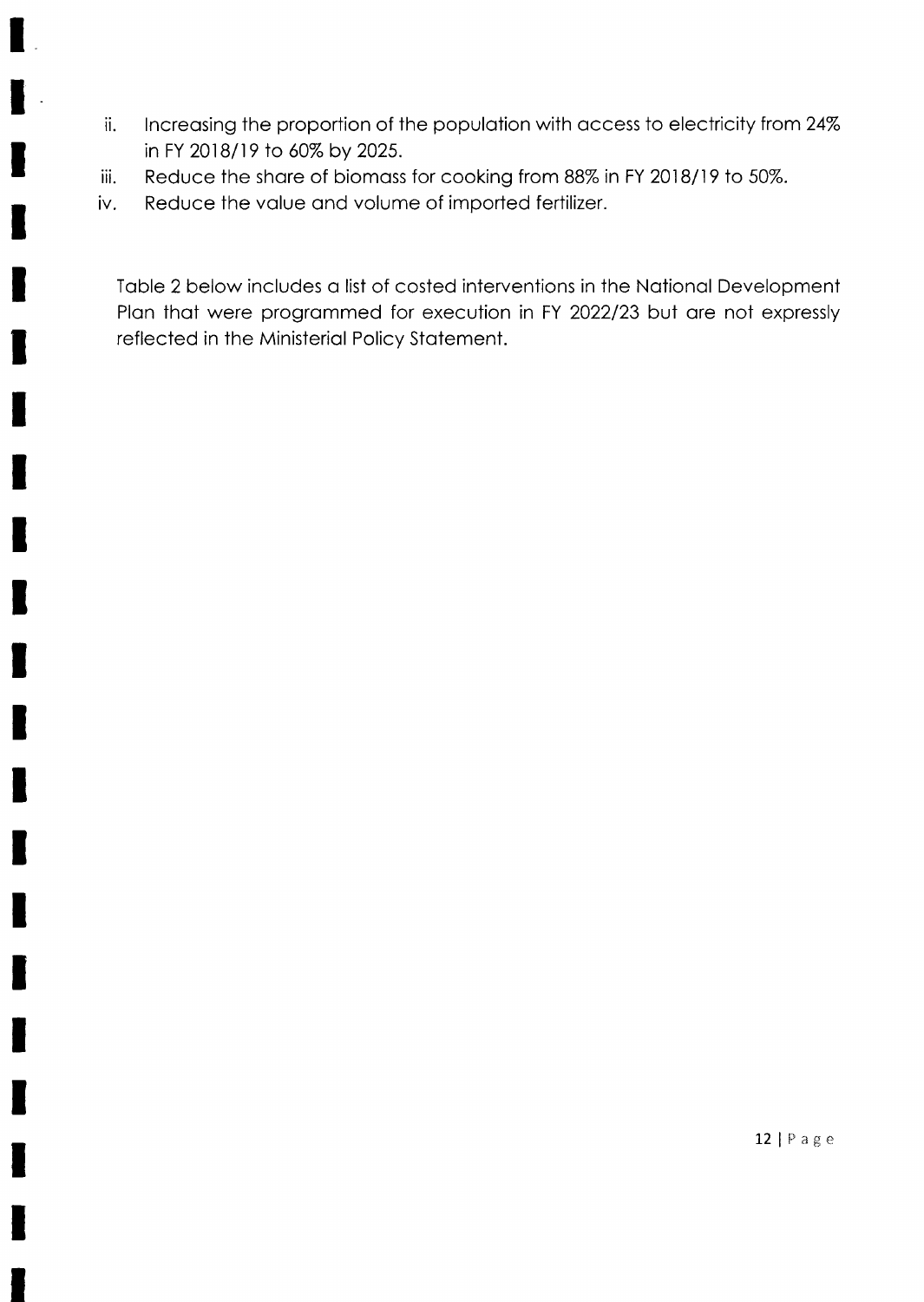# Table 2 : Some NDPIII Costed interventions programmed for FY 2022/23

ı

I

 $\blacksquare$ 

I

K

I

I

I

I

I

I

I

J

I

I

I

|                                                                                     |                                      | <b>NDPIII Budget</b><br>(Shs. Billions) |
|-------------------------------------------------------------------------------------|--------------------------------------|-----------------------------------------|
| 017 Ministry of Energy and Mineral Development                                      | <b>EACOP Project construction</b>    |                                         |
| East African Crude Oil Pipeline                                                     | completed                            | 45.5                                    |
|                                                                                     | Petroleum Geoscience                 |                                         |
|                                                                                     | Laboratory established               | 45.9                                    |
| Geoscience laboratory<br>Oil refinery                                               | Refinery construction complete       | 158.0                                   |
| Expand mineral processing and marketing                                             | Mineral exploration, developme       | 14.5                                    |
|                                                                                     | Mineral exploration,                 |                                         |
|                                                                                     | development and value                |                                         |
| Explore and quantify priority mineral and                                           |                                      |                                         |
| geothermal resources across the country                                             | addition                             | 361.3                                   |
| Geological and minerals information system                                          |                                      |                                         |
| developed (geothermal, geological surveys)                                          |                                      | 68.2                                    |
| Mineral reserves est ablished                                                       |                                      | 218.9                                   |
| Increase access and utilization of electricity                                      | <b>Transmission and Distribution</b> | 2848.3                                  |
| Consumers connected to the grid                                                     |                                      | 261.0                                   |
| Expanded distribution network                                                       |                                      | 1014.0                                  |
| Off-grid and mini-grids constructed                                                 |                                      | 85.0                                    |
| Rehabilitated transmission network                                                  |                                      | 401.7                                   |
| Transmission lines to DRC Congo, Northern Tanzania                                  |                                      |                                         |
| and Southern Sudan                                                                  |                                      | 307.9                                   |
| Mineral Development                                                                 |                                      | 75.7                                    |
| Appropriate technologies being used in mining                                       |                                      | 14.5                                    |
| Artisanal miners Groups formalized                                                  |                                      | 13.8                                    |
| Increased utilization of appropriate technology                                     |                                      | 32.7                                    |
| Skilled artisanal miners                                                            |                                      | 14.7                                    |
| Increase adoption and use of clean energy                                           | Renewable Energy Developmer          | 173.6                                   |
| Net metering framework developed                                                    |                                      | 15.0                                    |
| Off-grid min-grids based on renewable energies constructed                          |                                      | 67.6                                    |
| Increase electricity generation capacity                                            |                                      | 527.0                                   |
| Approvals for construction of a nuclear power plant finalized                       |                                      | 17.5                                    |
| Increase investment in mining and value addition                                    |                                      | 452.7                                   |
| Adequate and reliable infrastructure extended to                                    |                                      |                                         |
| mining and minerals processing zones;                                               |                                      | 168.9                                   |
| Research and development infrastructure in place                                    |                                      | 238.3                                   |
| Promote utilization of energy efficient practices and                               |                                      |                                         |
| technologies                                                                        | <b>Energy Efficiency</b>             | 143.1                                   |
| Increased uptake of LPG                                                             |                                      | 56.0                                    |
| Increased utilization of alternative and efficient cooking technologies             |                                      | 73.5                                    |
| Strengthen the legal and regulatory framework as well as the human and institution{ |                                      | 229.8                                   |
| Administration of minerals sub-sector streamlined                                   |                                      | 18.9                                    |
| Institutions equipped (tools and human resource)                                    |                                      | 164.0                                   |
| Measures to avoid destruction of life and property due to geo hazards put in place  |                                      | 10.5                                    |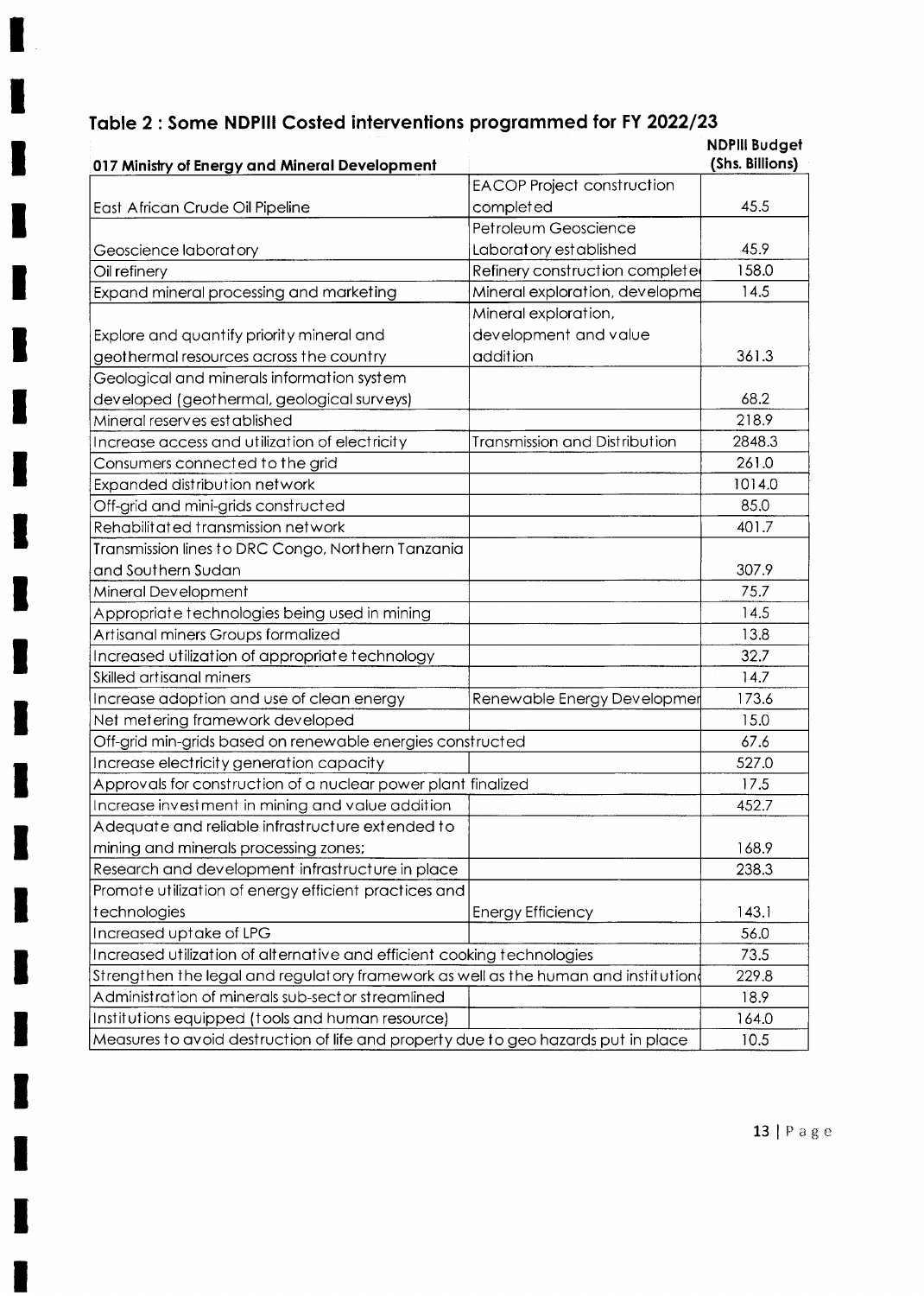#### $2.4$ **Gender and Equity Compliance**

The Certificate of Gender and Equity compliance was not attached to the MPS and therefore we were not able to make assessment based on the score issued by the relevant authorities.

# **CHAPTER 3: EMERGING SECTORAL ISSUES AND ALTERNATIVE POLICIES Sustainable Energy Development Programme:**

#### $3.1$ Lack of a Strategic Energy Sector Governance Plan

The Electricity Supply Industry in Uganda lacks a unit for planning. In other countries, the planning function is given by law to the Minister or the Regulator. In Uganda's case, the Minister doesn't provide analyzed medium to long term sector plans based on evidence such as technical studies conducted by the Ministry of Energy and Mineral Development.

Electricity Regulatory Authority concentrates on regulating the market but not longterm planning. National Planning Authority provides a strategic framework but a gap exits at sectoral level where no one is responsible for the big decisions.

Examples of big decisions made in cabinet and sometimes probably by the President himself is the US\$ 5 cents tariff subsidy to industrialists. With a good planning unit, Cabinet would never be embarrassed by a decision to give a flat tariff to all industries in industrial packs. A good decision based on evidence would have arrived at conclusion that industries have sizes and that they are all not located in industrial parks. A subsidy that targets consumption levels modelled by a planning unit would have been a good policy.

Other examples include the pending expiry of the concessions of Umeme Ltd., Eskom Ltd. And WENERICo in West Nile. No study has been produced by the Minister to support evidence decision making about the future of the concessions.

#### **Alternative**

3.1.2 As part of Amendment of the Electricity (Amendment), Act, 2022, expressly compel the Minister responsible for electricity to establish a planning desk/unit in the Ministry to oversee planning for the industry. The Minister is compelled to report to Parliament periodically on parameters established in the planning process.

3.1.3 Draw strategic plan for the electricity sub-sector.

 $14 | P a g e$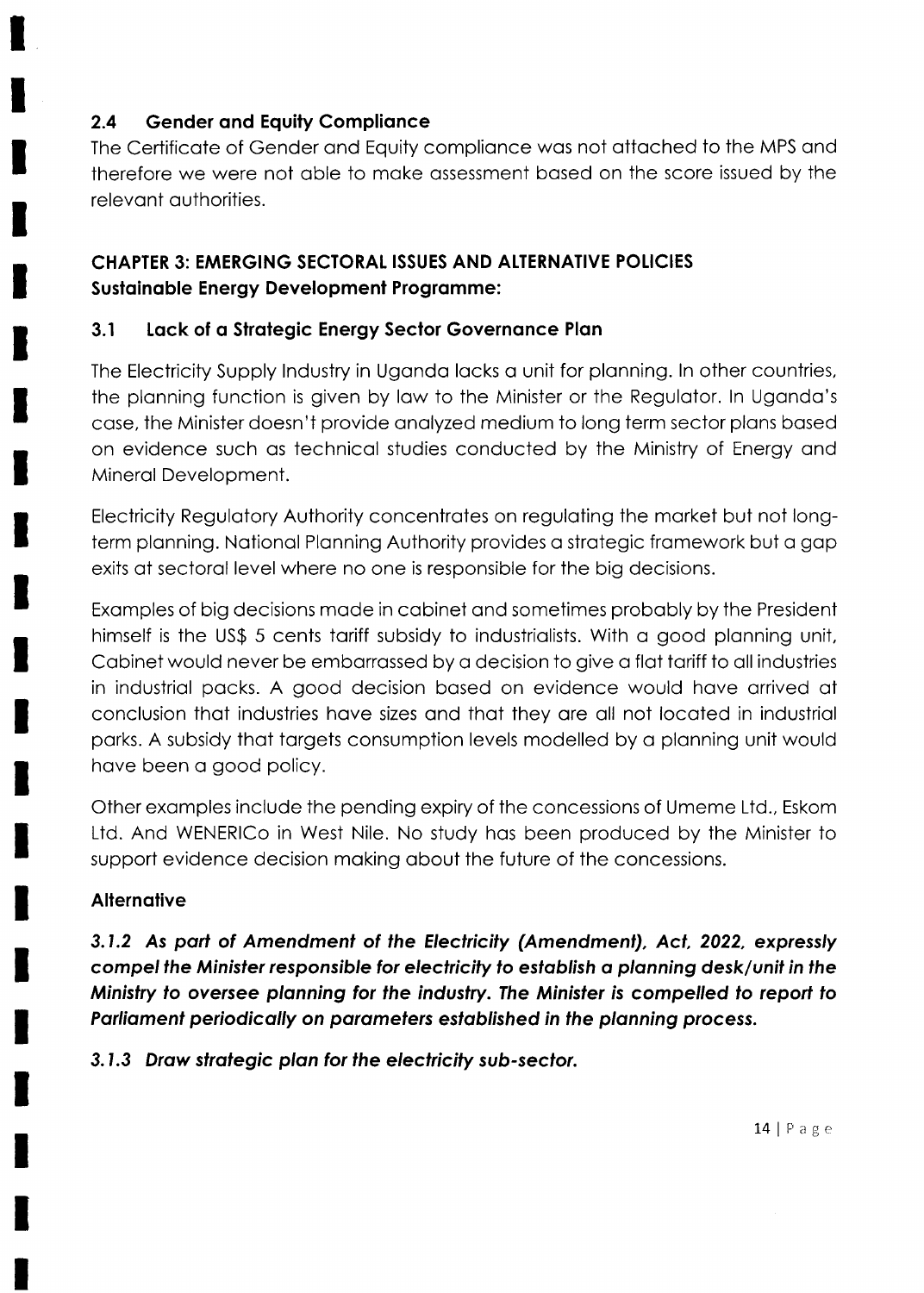The Minister of Energy and Mineral Development draws an electricity sector strategic plon toking inlo occount the projecfed populotion growlh in Ugondo ond fhe Eosf African Region. Peace meal interventions like the Electricity connections Policy that was launched in 2018 and suspended in 2020, the mainstreaming of the Rural Eleclrificotion Progrom os well the plonned re-bundling of Ugondo Eleclricity Boord successor companies are not good enough for the long term development of the industry.

Lack of a strategic plan has read to a lot of electricity generation capacity that can't be optimally evacuated to the last mile where consumption takes place. The taxpayer will continue to be over burdened with a growing provision for deemed power eyen when unif consumption per cusfomer is declining. The plon would enable the sub-sector to balance generated power with transmission and planned upfoke over fhe yeors.

More importantly is the fast-changing landscape that is making non-traditional renewable energy technologies more affordable compared to hydroelectricity. This colls for long lerm plonning thot occommodotes renewobles os o dominonf source of electricity in the energy mix.

# 2.3 Low and stagnant level of access to electricity network.

The 4l .3% of the populotion by 2020 were reported to hove occess to the electricity grid2. During the some time, the Ugondo Notionol Household Survey conducted in 2019120 estoblished thot the number of Households using grid electricity for lighting hod reduced from 23% to 19% wilh the lorgest source of lighting (38%) being solor lighting.

The Electricity connections Policy of Government which hod storted free connections to the grid, torgeting 300,000 new connections onnuolly, wos suspended in August 2O2O os government runout of revenues to sustoin the progrom. Many Rural Electrification Projects that elected low voltage powerlines across the country did not connect new customers ofter foiling to complete those projects. Thousonds of power lines ore not energized leoding to o bocklog of hundreds of thousonds of oppliconts pending connection onto the grid.

### **Alternative**

<sup>&</sup>lt;sup>2</sup> World Bank Country Data, Uganda. https://data.worldbank.org/indicator/EG.ELC.ACCS.ZS?locations=UG. Last accessed 28th January, 2022.